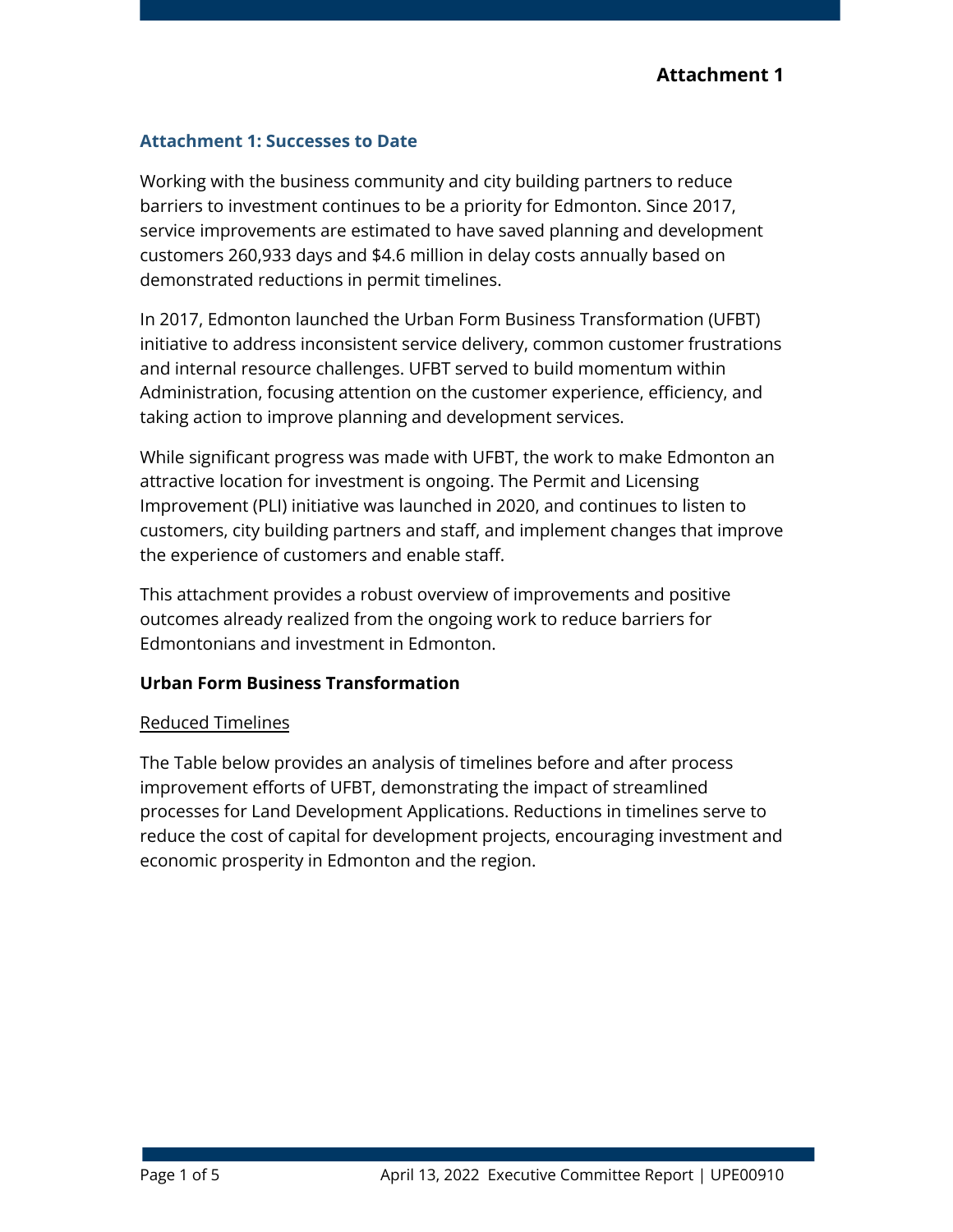|                                            |                                                          |                           | <b>Pre-Process</b><br><b>Improvement</b> |           |                                         | <b>Post-Process</b><br><b>Improvement</b> |     |                               |                              |
|--------------------------------------------|----------------------------------------------------------|---------------------------|------------------------------------------|-----------|-----------------------------------------|-------------------------------------------|-----|-------------------------------|------------------------------|
| <b>Application</b><br>Category             | <b>Sub-Category</b>                                      |                           |                                          | 2017 2018 | 2017/<br>2018 2019 2020<br><b>Total</b> |                                           |     | 2019/<br>2020<br><b>Total</b> | <b>Timeline</b><br>reduction |
| Land<br>Development<br><b>Applications</b> | Rezoning                                                 | Volume                    | 142                                      | 171       | 313                                     | 110                                       | 92  | 202                           |                              |
|                                            |                                                          | Average days<br>to issues | 205                                      | 160       | 180                                     | 161                                       | 186 | 172                           | $-4.45%$                     |
| <b>Subdivisions</b>                        | Non-Complex/<br><b>Complex Conditionally</b><br>Improved | Volume                    | 162                                      | 165       | 327                                     | 146                                       | 139 | 285                           |                              |
|                                            |                                                          | Average days<br>to issues | 139                                      | 119       | 129                                     | 120                                       | 108 | 114                           | $-11.32%$                    |
|                                            | <b>Lot Splits</b><br>Conditionally<br>Improved           | Volume                    | 337                                      | 303       | 640                                     | 201                                       | 104 | 305                           |                              |
|                                            |                                                          | Average days<br>to issues | 42                                       | 46        | 44                                      | 41                                        | 40  | 41                            | $-7.47%$                     |

Please Note: In 2019 Land Development Application timelines improved by 11%. In 2020, however, impacts of COVID-19 limited the ability to bring the applications to Public Hearing, resulting in larger than planned timelines

## Enhanced Service for High-Impact Developments

UFBT also formally established Administration's Client Liaison Team and processes for providing enhanced service on major development projects. Recent successes include Air Products, Edmonton Hospital, Ploykar, Labatts, and The Parks tower downtown. For these high impact investments, project timelines are established with the client up front based on their project needs.

In addition to enhanced service, the Client Liaison Team is able to trial innovative approaches to meeting applicant needs.

- One recent project prototyped a fee phasing service (ie. spreading large Building Permit fees over quarterly installments aligned with project phasing) to support investment by easing cash flow spikes resulting from review fees. Preliminary feedback from local and out-of-province investors has been positive.
- The team also recently prototyped and refined an approach for selective-conditional release of permit conditions, which shorten the timelines between a development permit and a building permit. This change saves four to eight weeks in the overall project timeline by allowing servicing work to proceed in parallel with early phase construction, which supports speed to market on major commercial-industrial investments. This innovation has now been adopted as a standard process beyond the Client Liaison Team.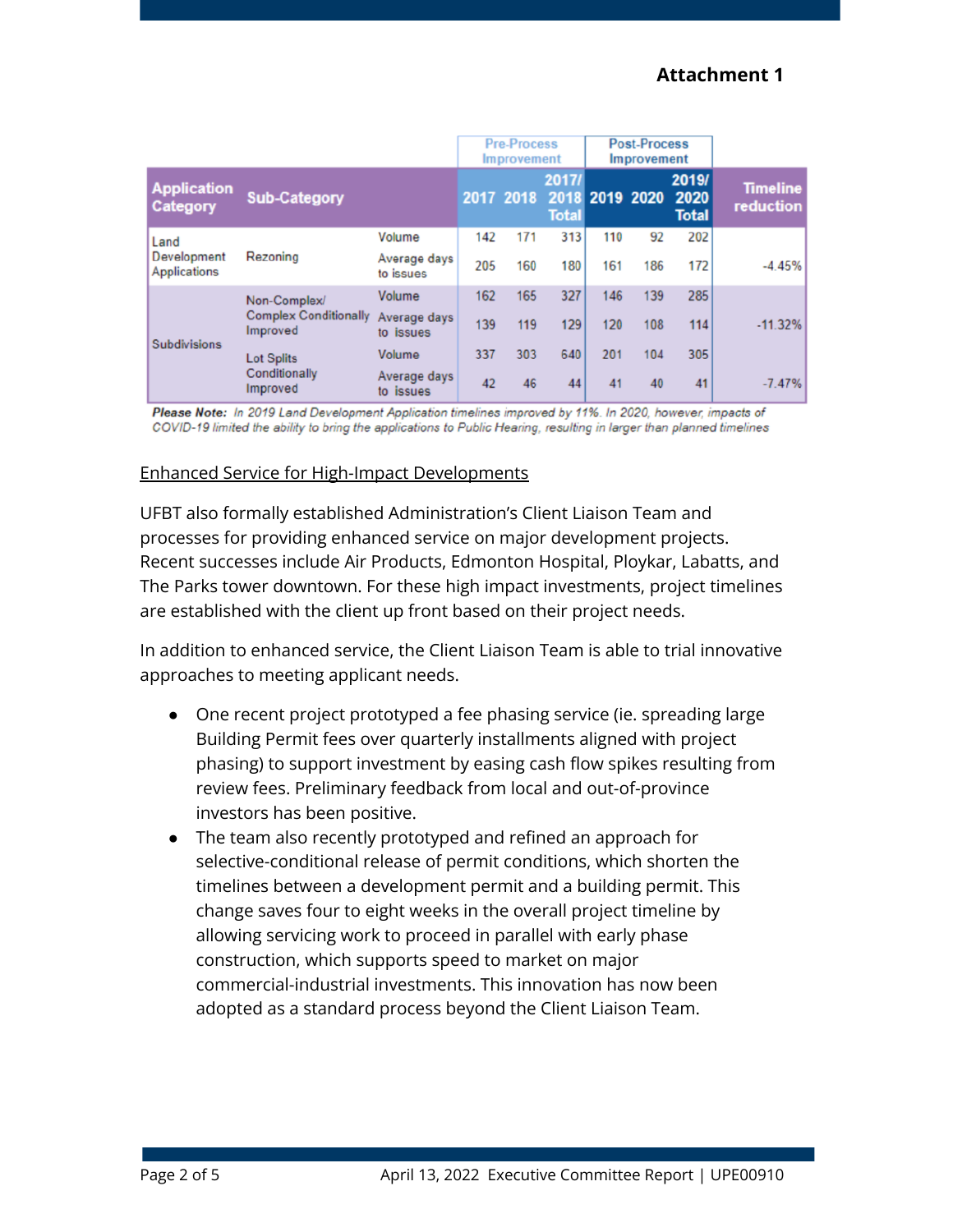Commenting on the Client Liaison Team, a national commercial developer recently reported that Edmonton's continued commitment to customer success has supported additional investment from their Bay Street investment partners, which is enabling further building to capitalize on growing warehousing and logistics demand.

## External Benchmarking Analysis and Recognition

A third party Municipal Benchmarking Study for residential development was released by the Canadian Home Builders' Association (CHBA) in September 2020. This independent study reviewed and scored municipalities for the following categories: planning features, government charges, and approvals timelines. In the report:

- the City of Edmonton scored favourably, ranking second highest out of 23 Canadian cities included in the report; and
- the report noted the Urban Form Business Transformation as a best practice for partnering with industry on regulatory service improvements.

## **Permit and Licensing Improvements**

### Reduced Timelines

A number of process improvements and technology enhancements have been implemented since the beginning of 2020 aimed at reducing permit and licence timelines.

- Introduced automatic permit review for simple deck applications that can be issued in as little as one day. Over 750 permits annually will benefit from the one day service, compared to a timeline of three to six weeks. The online system automatically reviews lower-risk applications for completeness and compliance with the Zoning Bylaw and applicable Building Code requirements. The new process provides quicker, more consistent timelines for permits, especially during peak times.
- Transitioned sign permits to a digital service, allowing for 99 per cent of sign permits to be applied for online. The changes cut processing times in half for most applications, reducing from approximately 60 days to 30 days.
- Improved the business licence process to reduce the time it takes customers to get a business licence from 20 days to approximately 10 days when a building permit is not required.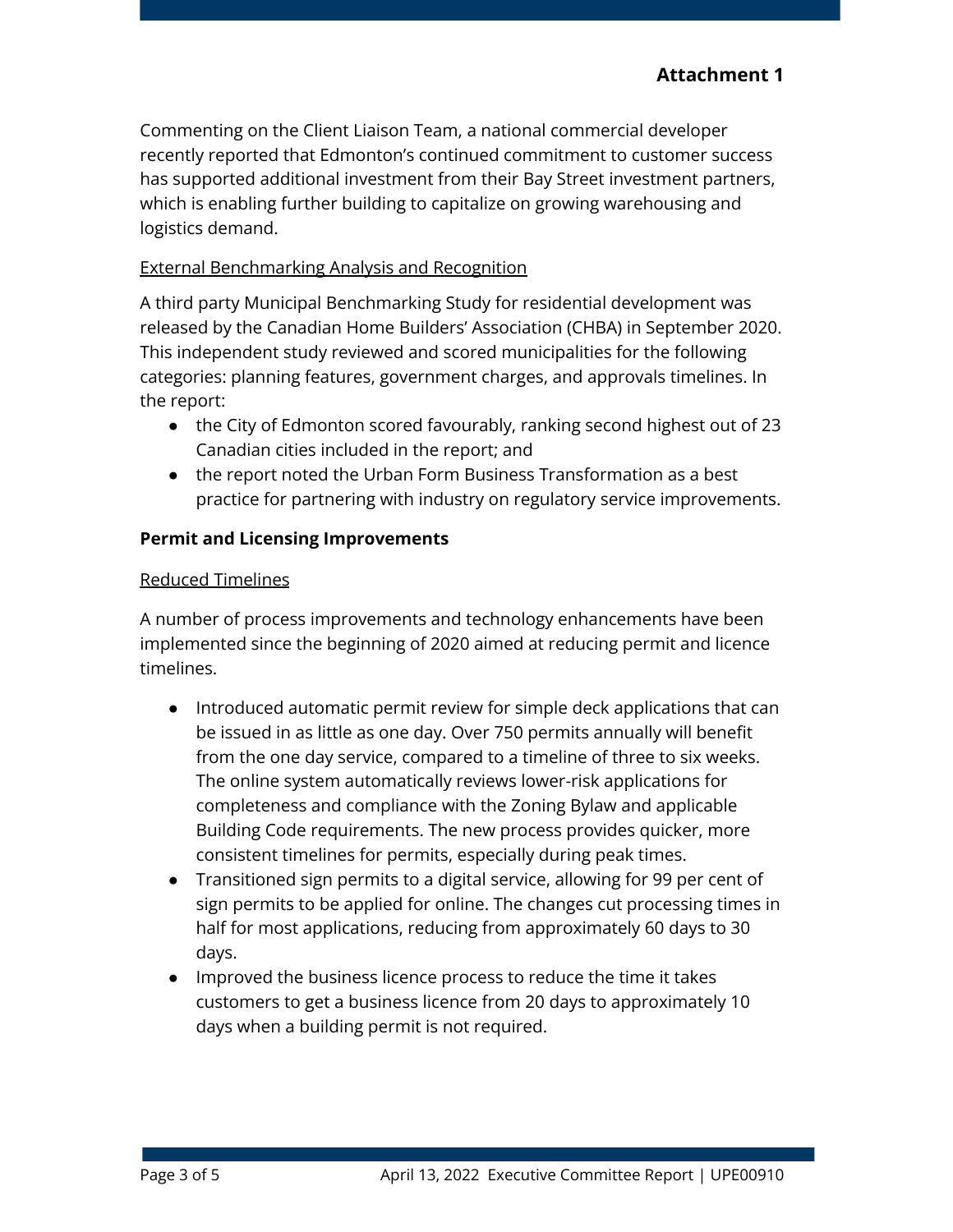- Improved the permit process for businesses by allowing some interior demolition work to proceed while awaiting commercial interior alteration building permit approval. This improvement does not reduce overall permit timelines but does allow work to begin sooner and help businesses become operational earlier.
- Exempted 25 types of business uses from requiring a development permit entirely, which shortens the overall project timeline and helps remove barriers to selecting a business location.

### Simplifying Application Processes

In addition to efforts to reduce timelines, a number of changes have been made to streamline application requirements and regulations, and reduce administrative burden on applicants.

- Simplified fire safety plan requirements for commercial renovation projects, making it easier to meet fire code requirements.
- Implemented a new Business Licence Bylaw, which reduced fees to operate a business in Edmonton, streamlined the licensing process, and allows the City to respond more quickly and decisively when innovative new business types emerge.
- Streamlined land use planning tools by repealing 74 plans with an omnibus bylaw on June 8, 2021. The plans, some dating back to the 1970s, included area structure plans, outline plans, neighbourhood area structure plans, neighbourhood structure plans, area redevelopment plans and other various plans that no longer served their intended purpose and resulted in an overly complicated planning system.

### Responding to Customer Needs

Listening to customers and responding to rapidly changing business conditions is an important part of continuous improvement and serving the public. The following actions have been taken in recent years to respond to the needs of city building partners.

- Added seasonal supports and additional work hours to supplement service during peak summer construction season.
- Quickly introduced a permit and fee-free program to allow restaurants and retail shops to temporarily create and expand patios in response to COVID-19, allowing businesses to stay open and supporting vibrancy in Edmonton.